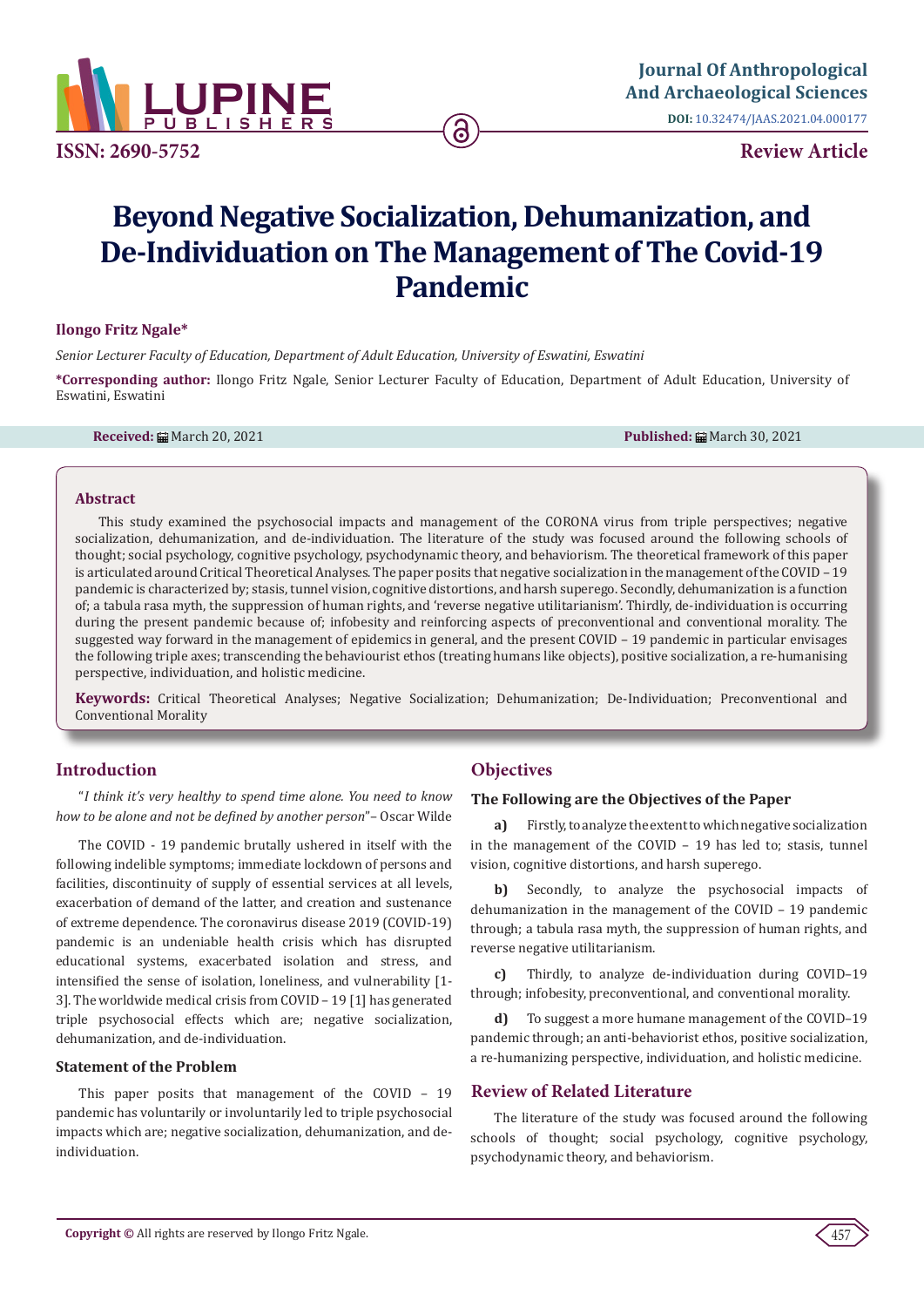#### **Social Psychology**

Social psychology is the scientific study of how the thoughts, feelings, and behaviours of individuals are influenced by the actual, imagined, and implied presence of others. Social psychologists typically explain human behaviour as being a result of the relationship between mental state and social situation, in this case, the CORONA virus pandemic, studying the conditions under which thoughts, feelings, and behaviours occur and how these variables influence social interactions.Social psychology attempts to bridge the gap between psychology and sociology [4, 5].

#### **Cognitive Psychology**

Cognitive psychology is the scientific study of mental processes such as attention, language use, memory, perception, problem solving, creativity, and thinking. It is a school of psychology which counters behaviorism, which emphasizes that unobservable mental processes were outside of the realm of empirical science [6]. Cognitive psychology in relation with the present paper will provide insight into the mental and emotional impacts on people of the ongoing CORONA virus pandemic.

## **Psychodynamic Theory**

Psychodynamic theory is an approach to psychology that emphasizes systematic study of the psychological forces that underlie human behaviour, feelings, and emotions and how they might relate to early experience. It is especially interested in the dynamic relations between conscious motivation and unconscious motivation [7]. Psychodynamic theory provides understanding concerning some of the defence mechanisms that people use to cope with the pressures and stress associated with the COVID – 19 pandemic.

#### **Behaviorism**

Behaviorism is a systematic approach to understanding the behaviour of humans and other animals[8]. It assumes that behaviour is either a reflex evoked by the pairing of certain antecedent stimuli in the environment, or a consequence of that individual's history, including especially reinforcement and punishment contingencies, together with the individual's current motivational state and controlling stimuli. Although behaviourists generally accept the important role of heredity in determining behaviour, they focus primarily on environmental events. Behaviourism provides a vital aspect discussions in this paper in relation to potential manipulation of peoples' behaviours during the management of the ongoing COVID–19 pandemic by decision makers.

# **Methodology**

The methodology used in this paper is basic research, while the theoretical framework is critical theoretical analyses.

## **Basic Research**

Basic research, also called pure research or fundamental research, aims to improve understanding or prediction of natural or other phenomena (National Science Foundation, 2014). Basic research in this paper is conceptual, descriptive, exploratory, and proposes solutions for humane management of the COVID–19 pandemic in the world in general, and in Africa in particular.The goal in using conceptual analysis as a method of inquiry into the present field of interest, that is, humane management of the COVID–19 pandemic, is to improve understanding of the negative approaches in which the latter is being managed, and to suggest mechanisms for a more humane management of the present global pandemic.

#### **Theoretical framework**

The theoretical framework for this paper is based on a critique of management of pandemics in general, and that of the present COVID–19 in particular. Critical Theory offers the paradigmatic structure for anassessment of, and in depth critique of COVID–19 management processes with the related psychosocial impacts.

#### **Critical Theoretical Analyses**

Critical Theory is a social theory oriented toward critiquing and changing society as a whole, in contrast to traditional theory oriented only to understanding or explaining it. Critical theory basically seeks to free humankind from imprisoning circumstances [9]. Critical theory involves a normative sociocultural dimension, either through criticizing society from some general theory of values, norms, or "oughts", or through criticizing it in terms of its own espoused values.

#### **The core concepts of Critical Theory are as Follows**

**a)** That critical social theory should be directed at the totality of society in its historical specificity (i.e. how it came to be configured at a specific point in time), and

**b)** That Critical theory should improve understanding of society by integrating all the major social sciences, including geography, economics, sociology, history, political science, anthropology, and psychology [9].

#### **Findings and Discussions**

#### **Negative Socialization During COVID - 19**

Traditionally, socialization is the sociocultural medium for perpetuating lifelong learning[10]. In addition, socialization has a central influence on the behaviour, beliefs, and actions of adults and children [11].This work on the contrary presumes that COVID–19 has led to negative socialization. Negative socialization occurs when others, especially those in decision making positions, use punishment, and barely veiled threats, to teach others right behaviors especially during the present pandemic. Generally, people come to dislike both negative socialization and the people who impose it on them, especially as the former leads to pessimistic feelings about life [12]. This paper posits that negative socialization is characterized by; stasis, tunnel vision, cognitive distortions, and a harsh superego.

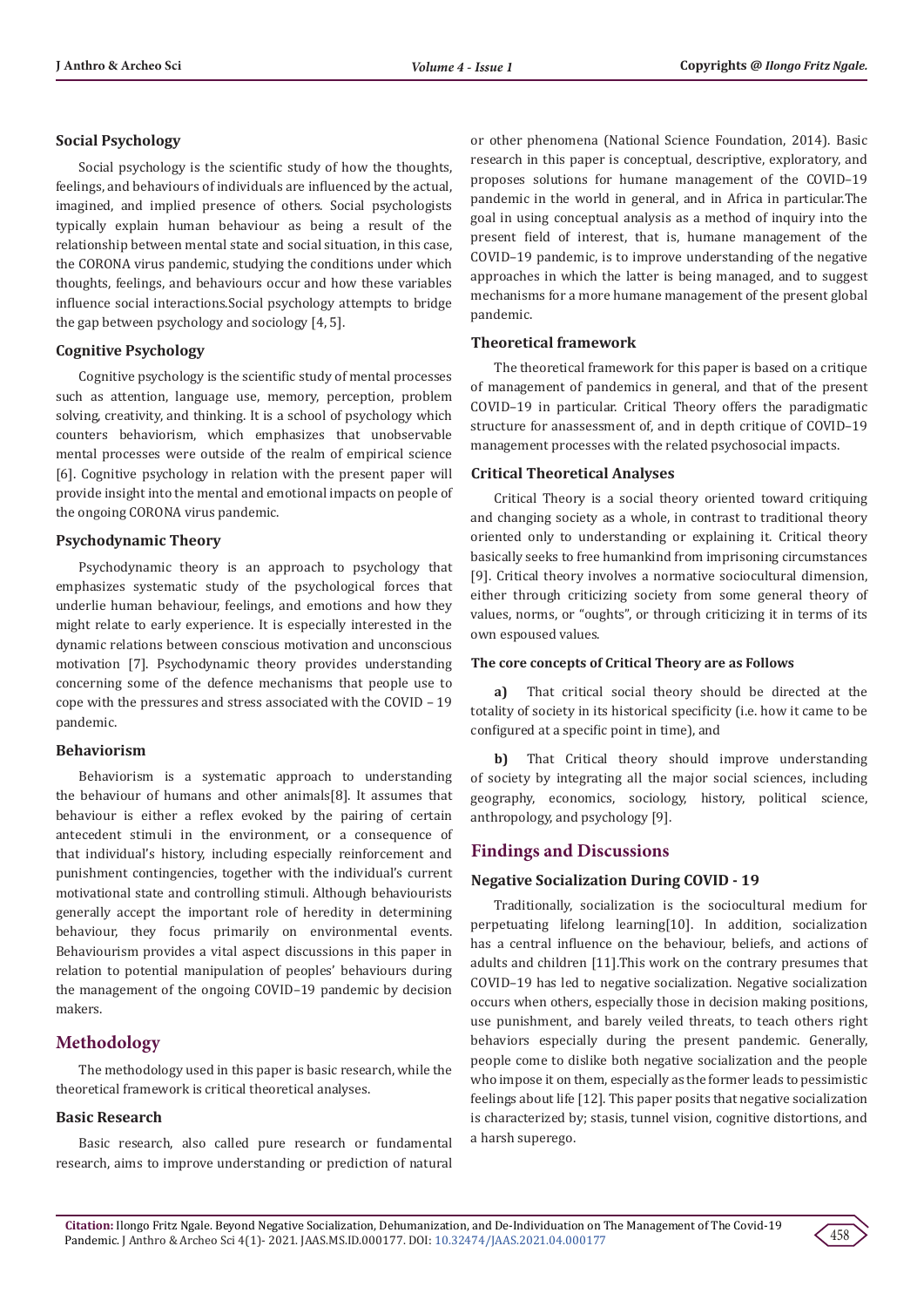#### **Stasis**

The evolution of COVID –19 as a universal and localized phenomenon is initially characterised by stasis (Wilson, 2020). Cambridge dictionary defines 'stasis' as a state that does not change, or not able to be changed. During COVID–19, the lockdown measures have practically stopped most physical and socioeconomic processes, and confined people to prescribed spaces and times, to the extent that there is a sense of motionlessness, at the physical, social, psychological, and spiritual dimensions[3].

## **Tunnel Vision**

Tunnel vision is the loss of peripheral vision with retention of central vision, resulting in a constricted circular tunnel-like field of vision[13].

Tunnel vision or loss of peripheral vision [14]during COVID–19 is characterized by mental fixation, mediated and sustained by cognitive distortions. Fixation in the context of this work refers to an inability to adopt any different or new perspective on the COVID–19 issues, despite evidence to the contrary.

## **Cognitive Distortions During COVID–19**

A cognitive distortion is an exaggerated or irrational thought pattern which causes individuals to perceive reality inaccurately, to generate a negative outlook on reality through negative schemas, and to reinforce negative emotions and thoughts [15,16].

#### **Cognitive Distortions Related to COVID – 19 Include[17]**

- **a. Arbitrary Inferences:**The tendency to make hard and fast conclusions concerning COVID–19 issues based on a single and subjectively interpreted event.
- **b. Selective Abstraction:**Perceiving and emphasizing only on the negatives of COVID–19 and totally ignoring its positive aspects.
- **c. Overgeneralization:**The tendency to draw negative conclusions about COVID–19 based on minimal data.
- **d. Magnification and Minimization:**A psychological attitude which magnifies only negative occurrences related to COVID – 19, while minimizing positive occurrences related to the same pandemic.
- **e. Personalization:**The tendency to feel that all COVID 19 related issues have a personal bearing.
- **f. Dichotomous Thinking/All-or-None Thinking:**The tendency to illogically think that everything is either good or bad during the COVID – 19 pandemic.
- **g. Control Fallacies:**The tendency to either think you have no control over the pandemic through a sense of impotence, or to believe one is invulnerable to the pandemic, that is, a false sense of omnipotence.
- **h. Emotional Reasoning**: The attitude of taking as facts, one's

personal emotions related to COVID - 19 issues.

## **Harsh Superego During COVID – 19**

At the heart of psychological processes, according to Freud, is the ego, which he envisions as battling with three forces: the id, the super-ego, and the outside world [18]. The id is the unconscious reservoir of libido, the psychic energy that fuels instincts and psychic processes. The ego serves as the general manager of personality, making decisions regarding the pleasures that will be pursued at the id's demand, the person's safety requirements, and the moral dictates of the superego that will be followed.According to psychodynamic theory, the super-ego plays the critical and moralizing role exemplified in how people view themselves as guilty and bad, shameful and weak, and feel compelled to do certain things[19]. The super-ego aims for perfection, and includes the individual's ego ideals and conscience, with the latter criticizing and prohibiting people's drives, fantasies, feelings, and actions with feelings of guilt[20]. For example, feeling guilty when one goes against the self-care coping strategies of COVID – 19.

#### **Harsh Superego Scenarios During Covid–19 Include [21]**

- **a.** A relentlessly application of 'uncompromising total lockdown measures' with attendant 'confinement in space and motionlessness in time'.
- **b.** People 'feel stuck' and find it difficult to think creatively about how to manage the challenges posed by COVID – 19.
- **c.** Proscribed behaviour must be followed to the letter without any leeway for independent thought and action.
- **d.** Through unilaterally proscribed behaviour during COVID–19, people may feel isolated, experience depression, self-harm, or fantasize about hurting themselves or others.
- **e.** To cope with a harsh superego, some individuals may be more likely to turn toward drugs, alcohol, or other substances or use violent outbursts or sex to escape the persecutory superego voice within and without.
- **f.** A harsh superego implies the 'precedence of law over reason and pleasure'.

## **Dehumanization during COVID – 19**

This paper presupposes that dehumanization during COVID–19 is a function of; a tabula rasa myth, the suppression of human rights, and reverse negative utilitarianism, through which humans are treated like objects, and can thus be controlled, manipulated, tested, and prescribed anything to.

#### **Tabula Rasa Myth**

Psychological behaviorism purports to explain human and animal behavior in terms of external physical stimuli, responses, learning histories, and reinforcements, in which case learning becomes regimented instruction, or the 'putting in' of information into the passive minds of the ignorant masses, especially during

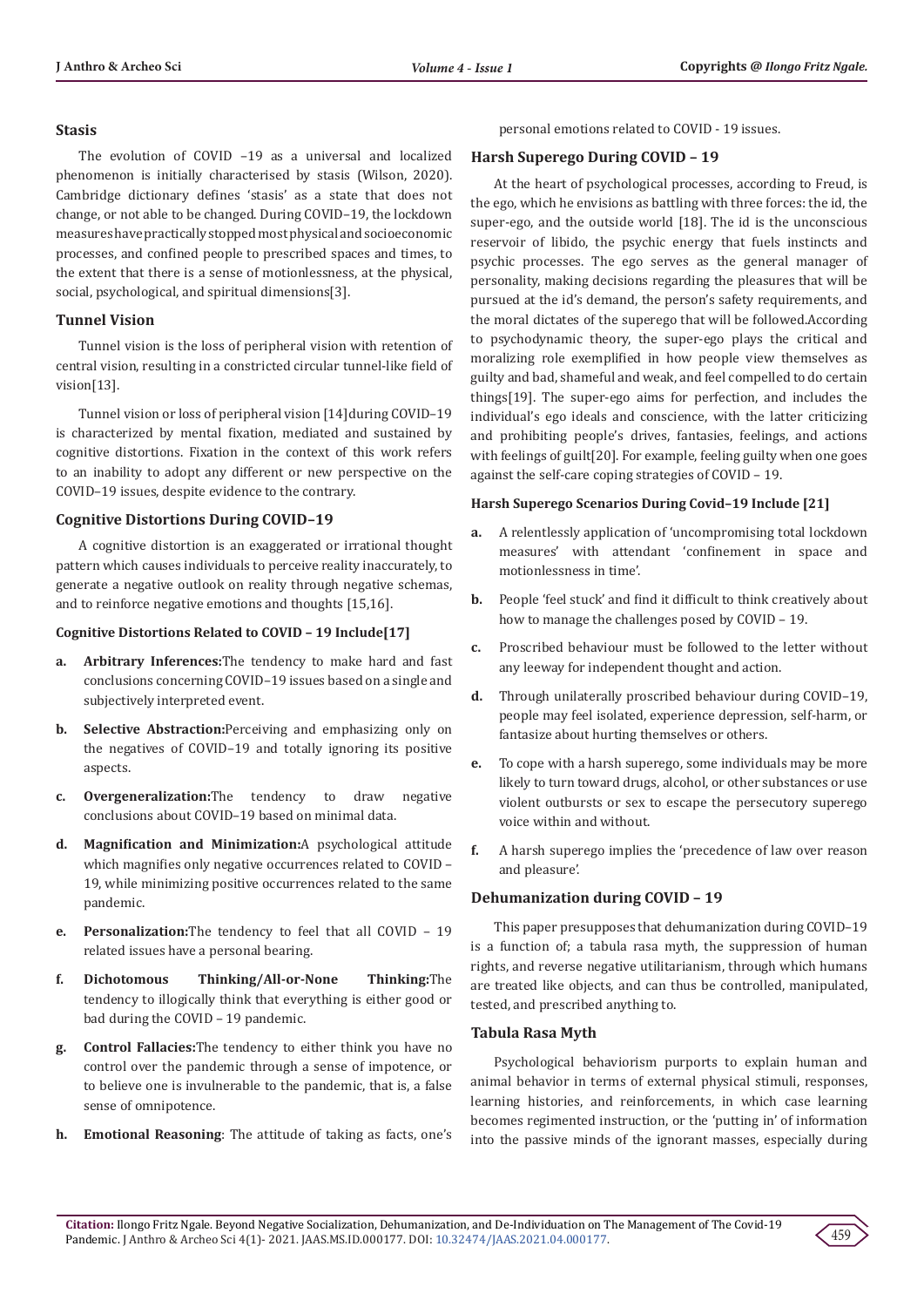the present pandemic [22]. Behavioris the computed response of the system or organism to various stimuli or inputs, whether internal or external, conscious or subconscious, overt or covert, and voluntary or involuntary [23]. In human beings, virtually all complex behaviour is presumed to be acquired or programmed.

## **Outcomes of the Tabula Rasa Myth During the COVID – 19 Include**

- **a. Soullessness:**It is the tendency during management of the COVID – 19 pandemic to reduce human beings to animal status on which basis they are perceived and treated as creatures that are submissive, controllable, and can be manipulated.
- **b. Thoughtlessness:**It is the presumption that human beings generally lack Higher Order Thinking Skills, in which case prefabricated solutions are justified during the management of the COVID – 19 pandemic.
- **c. Mindlessness:**Since human beings are considered as soulless and thoughtless creatures, prescribed and proscribed behaviours are enforced by more knowledgeable others[24].

## **Suppression of Human Rights During COVID–19**

Human rights violations during COVID–19 will be highlighted through; censorship, right to health, discrimination and xenophobia, suppression of information, harassment and intimidation, disproportionate border control and quarantine, right to privacy, and stigmatization.

- **a. Censorship:**Amnesty International criticized the fact that China's aggressive lobbying of the World Health Organization involved minimizing of the severity of the outbreak [25]. Facebook allegedly censored informative content about the virus.
- **b. Right to Health:**Due to the high volume of patient inflow in Italy, doctors were forced to decide on whether or not to treat the elderly, or leave them to die [26].
- **c. Discrimination and Xenophobia:**In April 2020, several reports emerged in Guangzhou of African nationals being evicted from their homes by local police and told to leave, with no place to sleep, amidst some recent Chinese news articles negatively reporting on Nigerians in the city [27].
- **d. Suppression of Information:**Nicholas Bequelin, Regional Director at Amnesty International has criticized that "the Chinese authorities risk withholding information that could help the medical community tackle the coronavirus and help people protect themselves from being exposed to it"[28].
- **e. Harassment and Intimidation:**On May 15, the UN High Commissioner for Human Rights Michelle Bachelet stated that the response to the (COVID – 19) crisis should be "driven by science-based facts", rather than politics or the economy [29].
- **f. Disproportionate Border Control and Quarantine:**The Australian government is purported to have sent hundreds of

Australians to an immigration detention centre on Christmas Island, where the conditions were previously described as "inhumane" by the Australian Medical Association [28].

- **g. Right to Privacy:**Human Rights Watch reported that mobile location tracking applications that governments around the globe are using to counter Covid-19 crisis pose human rights risk, because such programs facilitate easy access to user's geopolitical location and proximity information, in which case disproportionate surveillance could threaten personal privacy [30].
- **h. Stigmatization:**People have reported experiencing social stigma after recovering from the illness.

## **Reverse negative Utilitarianism During COVID - 19**

Utilitarianism is a family of consequentialist ethical theories that promotes actions that maximize happiness and well-being for affected individuals [31]. Negative utilitarianism on the contrary, is a form of negative consequentialism that can be described as the view that we should minimize the total amount of aggregate suffering, or that we should minimize suffering and then, secondarily, maximize the total amount of happiness. During COVID – 19, this researcher posits that there is especially in Africa, the 'maximization of suffering and minimization of happiness', a situation coined 'reverse negative utilitarianism'. This is confirmed by Pope John Paul II, who argued that a danger of utilitarianism is that it tends to make persons, just as much as things, the object of use. "Utilitarianism," he wrote, "is a civilization of production and of use, a civilization of things and not of persons, a civilization in which persons are used in the same way as things are used [31].

## **De-Individuation During COVID – 19**

According to Jungian psychology, individuation (German: Individuation) is a process of psychological integration. Individuation implies differential development of unique and integrated individuals who are separated from generalpsychology [32]. Individuation has a holistic healing effect on the person, both mentally and physically [33]. De-individuation is occurring during the present pandemic because of; infobesity and reinforcing aspects of preconventional and conventional morality.

# **Infobesity During COVID – 19**

Too Much Information effect has led to the danger of information overload, - a phenomenon studied for over twenty years by Bawden&Robinson (2020) of City University of London's Department of Library and Information Science. The aforementioned professors reiterate that through information overload, people seek simple, and often unhelpful ways of choosing which information to focus on; even to the extent of just avoiding information completely. For this researcher, information overload during COVID – 19 leads to perspectiside or disorientation. Perspectisideis the inability to recall what you know, as a psychological effect of isolation [9,34,35]. Victims of perspectiside are made to self-doubt, second guess, and learn not to trust their inner voice.For the author, the unilateral

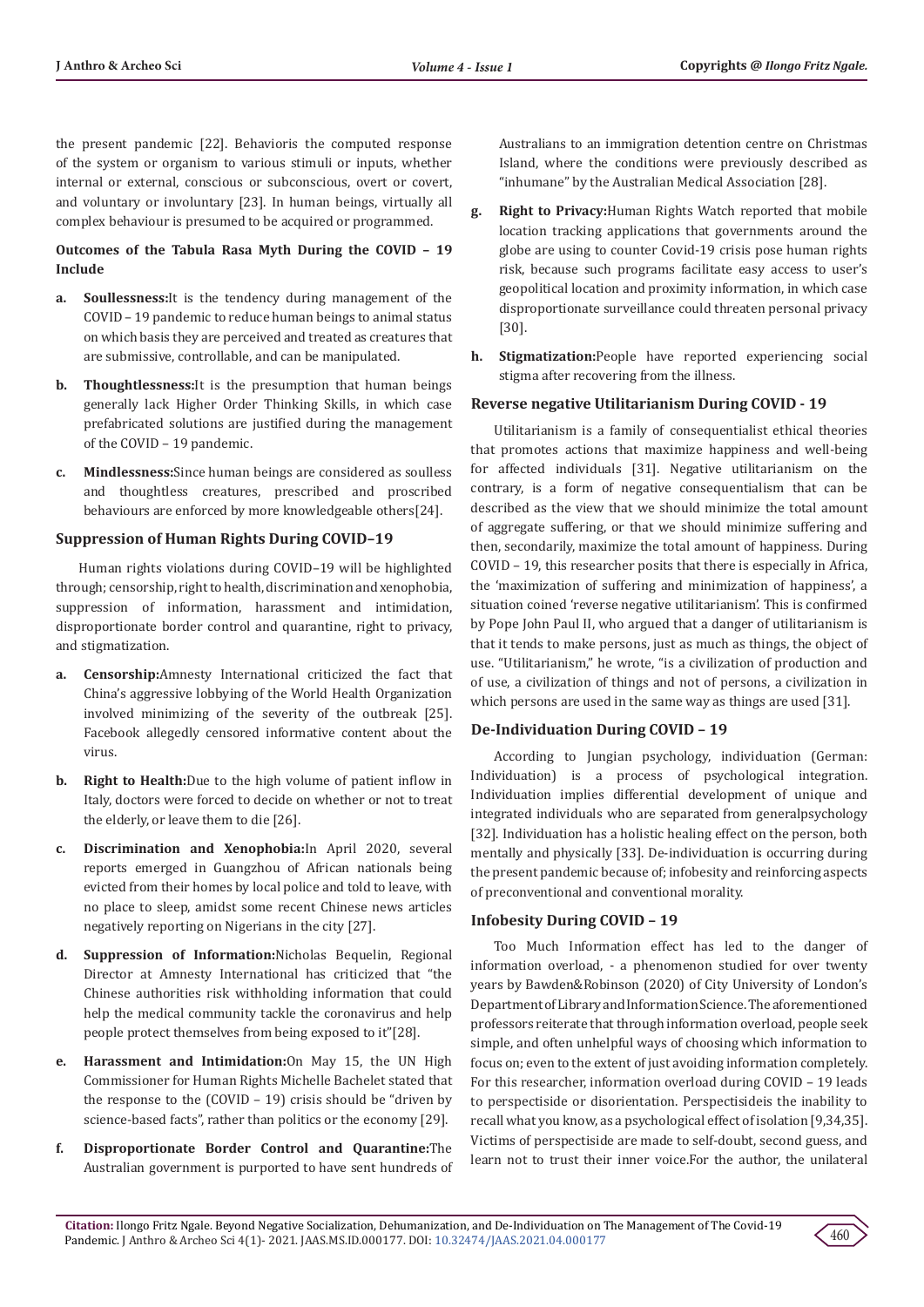directives, reverse negative utilitarianism of COVID – 19, that is, maximizing suffering and minimizing happiness, lead people to remain silent and isolated, thereby justifying a sense of by standing impotence in relation to the glaring maximal suffering of the lowest socioeconomic classes.

# **Conventional Morality Stage 4 – Authority and Social Order Obedience Driven**

According to Lawrence Kohlberg's theory of moral development (1973), stage four of conventional morality entails obeying laws, dictums, and social conventions (think of the selfcare coping strategies prescribed during COVID – 19), because of their importance in maintaining a functioning society. A central ideal (social distancing in the case of this paper) or ideals often prescribe what is right and wrong. Morality at stage four of this theory is predominantly dictated by an outside force [36]. There is near omnipresence of security forces in most countries during COVID – 19 for strict implementation of social distancing measures.

## **Pre-Conventional Morality Stage 1 – Fear of Punishment**

The authority and social order driven morality during COVID – 19 exacerbates fear of punishment, that is, stage one of pre-conventional morality in Kohlberg's theory of moral development[36]. The latter is obedience and punishment driven, in that individuals focus on the direct consequences of their actions on themselves. For example, during COVID – 19, violation of social distancing prescriptions is perceived as morally wrong because perpetrators have been shown to be corporeally punished in many instances. Furthermore, the more brutal the punishment of violation of social distancing prescriptions during COVID – 19, the more "bad" the act is perceived to be[37,38].

## **Conventional Morality Stage 3 – Good Boy/Girl Compliments for 'Good Behaviours' During Covid - 19**

Social order obedience and fear of punishment are balanced during COVID – 19 by 'good boy/girl' compliments from social authorities.In stage three of conventional morality good intentions are determined by social consensus [36], whereby by conforming to social standards of 'social distancing', individuals are receptive to approval, in this case as it reflects prescribed social distancing strategies during COVID - 19. People try to be either a "good boy" or "good girl" by living up to COVID – 19 social distancing expectations, the reasoning being that "I/we want to be liked and thought well of; apparently, not being naughty makes people like me/us" [36]. Some heads of state during state of the nation addresses during COVID – 19, say things like, we recognize the sacrifices made you people during these trying times, do not relent, we count on you, do not give up, congratulations, etc.

# **Way Forward**

The present paper proposes that positive management of epidemics should include the following elements; an antibehaviorist ethos, positive socialization, re-humanization, reindividuation, and a holistic health model.

## **Anti-Behaviourist Ethos**

## **The Anti-Behaviourist Ethos Results from the Following Considerations**

- **a.** Human beings authentically function as wholes in an interpersonal and physical environment, in which case the narrow, mechanical, and lifeless view of the former by a behaviourist perspective adopted during COVID – 19, should be reviewed, in preference for a holistic approach. In other words, human beings should not be reduced to 'lifeless, mechanical statistics'. The stance of psychologist Hudson (1973) aptly supports the point being made that: the behaviourist ethos disregards personal feelings or personal experiences and maximizes mechanical and electronic metaphor.
- **b.** Humankind cannot be reduced to the statistical information explosion which characterizes COVID – 19 reports. In support of this assertion, Le Shan (1990) posits that human thought and feelings cannot be reduced to numbers, which is exactly the approach taken during COVID – 19, which systematically minimizes the psychosocial effects of the pandemic, in favour of a medical health model.
- **c.** The behaviourist approach to managing COVID 19 presupposes that humankind has been reduced to laboratory subjects which can be conditioned and manipulated to respond to stimuli (self-care coping strategies, maintaining social order at all costs through negative reinforcement, etc.) in similar ways. The implications from the preceding statement is that during COVID – 19 human beings are treated like machines.
- **d.** All the previously stated four points which are antibehaviourism, could be summed up by saying that during COVID – 19, humans are generally being treated in an antidemocratic fashion, firstly because behaviorism is aversive to free will by claiming that a person's history of environmental interactions controls his or her behavior. Skinner confirms the preceding by asserting that people cannot creatively make their own environments [39].

## **Positive Socialization**

Positive socialization is the type of social learning that is based on pleasurable and exciting experiences. In the case of COVID – 19, positive socialization will entail the re-emergence of 'pleasure' or happiness which has been radically suppressed through negative socialization. Happiness involves both an anti-behaviourist ethos and self-determination. The latter are sustained through positive motivation, empathy, and rewarding opportunities, as counterweights to the sacrifices undergone during COVID – 19 or any other pandemic [39].

## **Re-Humanization**

Re-humanization during COVID – 19 and beyond entails a combination of personalism and ethics of care.

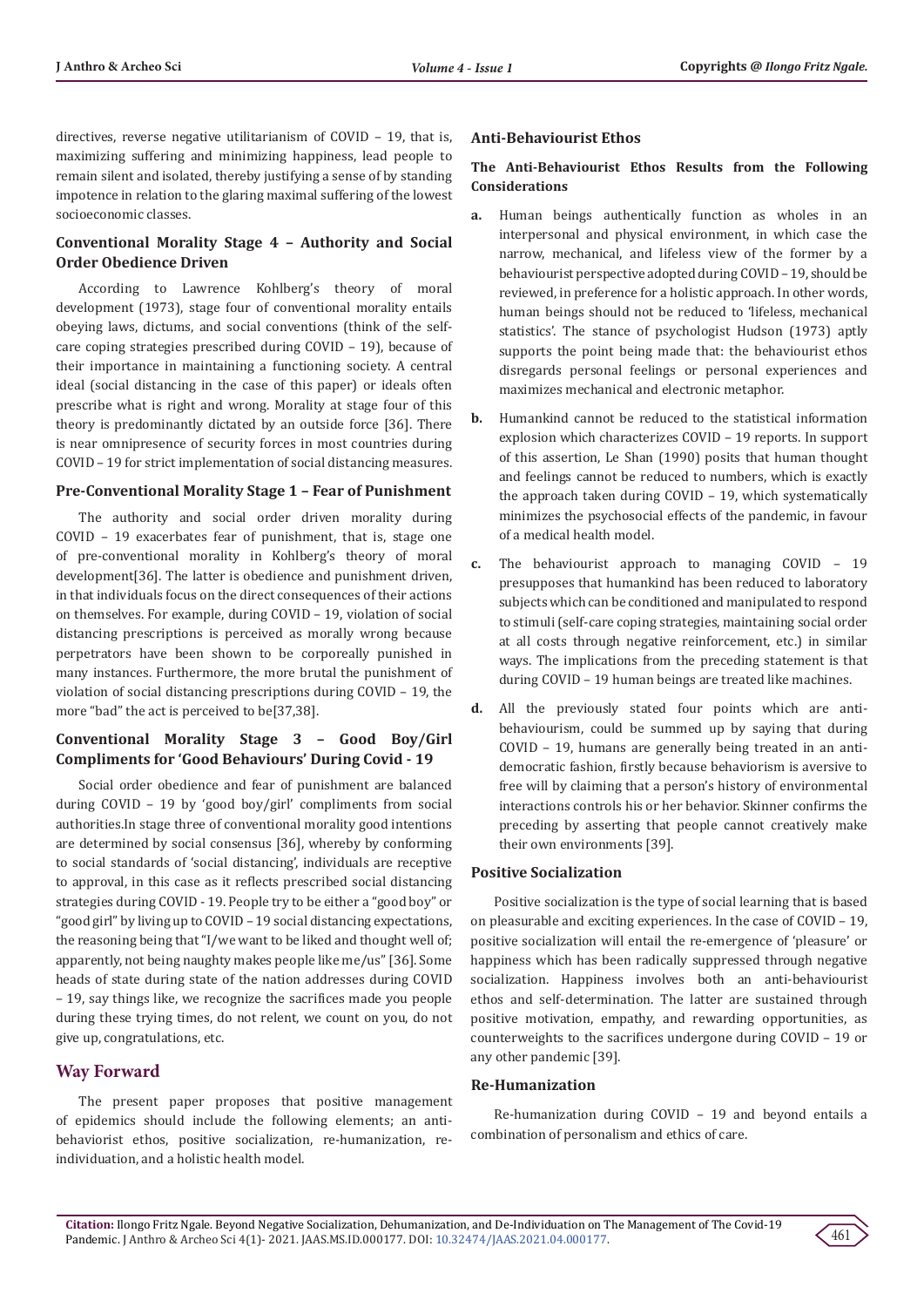#### **Personalism**

Personalism is an intellectual stance that emphasizes the importance of human persons [40]. Personalism affirms the centrality of the person for philosophical thought which has a homocentric ethos. Personalism posits ultimate reality and value in personhood-human as well as divine, and emphasizes the significance, uniqueness and inviolability of the person, as well as the person's essentially relational or communitarian dimension [37]. From the preceding, personalism is anti-behaviourist, and would imply fundamentally that human beings be treated during COVID – 19 and other pandemics, with respect, empathy, compassion, by upholding their inviolable rights which make them unique and dignified. For personalism to be operative during this pandemic and beyond, this paper posits the necessity of the former being accompanied by 'ethics of care.'

# **Ethics of Care**

The ethics of care (alternatively care ethics or EoC) is a normative ethical theory that holds that moral action centers on interpersonal relationships and care or benevolence as a virtue. EoC is one of a cluster of normative ethical theories that were developed by feminists in the second half of the twentieth century.

While consequentialist and deontological ethical theories emphasize generalizable standards and impartiality, ethics of care emphasize the importance of response to the individual. The distinction between the general and the individual is reflected in their different moral questions: "what is just?" versus "how to respond?" [41]. Carol Gilligan, who is considered the originator of the ethics of care, criticized the application of generalized standards as "morally problematic, since it breeds moral blindness or indifference" [41].

## **Some Assumptions of the Theory of Ethics of Care are**

**a.** Persons are understood to have varying degrees of dependence and interdependence on one another.

**b.** Other individuals affected by the consequences of one's choices deserve consideration in proportion to their vulnerability.

**c.** Situational details determine how to safeguard and promote the interests of those involved.

## **Elements of Care Ethics that Could be Implemented During COVID – 19 and Beyond Include**

**a.** Persons should be understood to have varying degrees of dependence and interdependence on one another, and subsequently the latter should be taken into consideration before issuing prescriptions

**b.** The more vulnerable in communities deserve consideration in proportion to their degrees of vulnerability vis-àvis prescriptions of social distancing.

**c.** Situational and contextual realities should be considered in order to understand, safeguard and promote the interests of all peoples.

## **Ethics of care Implies the Following Questions in Relation to COVID – 19 and Other Pandemics**

- **a.** To what extent are decision makers attentive to, and demonstrate a recognition of others' needs in order to respond to them, before, during, and after coming up with COVID–19 or other pandemic related prescriptions?
- **b.** There is need for a priori appropriate levels of competence at the technical, psychosocial, ethical, and logistic levels by decision makers in relation to COVID–19 prescriptions or other pandemic related prescriptions.
- **c.** To what extent are decision makers privy to the "responsiveness of care receivers to the care" received by those in conditions of vulnerability and inequality", as authentic expressions of their real life experiences?

## **Re-Individuation**

Re-individuation as a way forward will entail for this paper; development of some of the virtues of personality psychology and a holistic health model.

## **Personality Psychology**

Personality psychology is a branch of psychology that studies personality and its variation among individuals. It is a scientific study which aims to show how people are individually different due to psychological forces (Friedman &Schustack, 2016)[17]. Its areas of focus include:

- **a.** Construction of a coherent picture of the individual and their major psychological processes
- **b.** Investigation of individual psychological differences
- **c.** Investigation of human nature and psychological similarities between individuals.

## **For the Purposes of this Paper, Personality Psychology will be Considered in Relation to Covid – 19 and Beyond, Through the Following Lenses**

- **a) Freedom Over Determinism**:Humans should have control over their own behaviour and understand the motives behind them without being manipulated and determined by forces beyond their control. Behaviours during COVID–19 and beyond should be conscious and not initiated by coercion.
- **b) Uniqueness Over Universality:** Persons and contexts are unique and different, and thus, all persons should not be 'squeezed into one size fits all prescriptions' during COVID – 19 and beyond.
- **c) Active Over Reactive:** Humans should primarily act during COVID – 19 and in case of other pandemics, through individual initiative (active) and not be coerced to respond subconsciously to and through outside stimuli.
- **d) Optimism Over Pessimism:**Re-individuation implies an optimistic ethos among people instead of the general

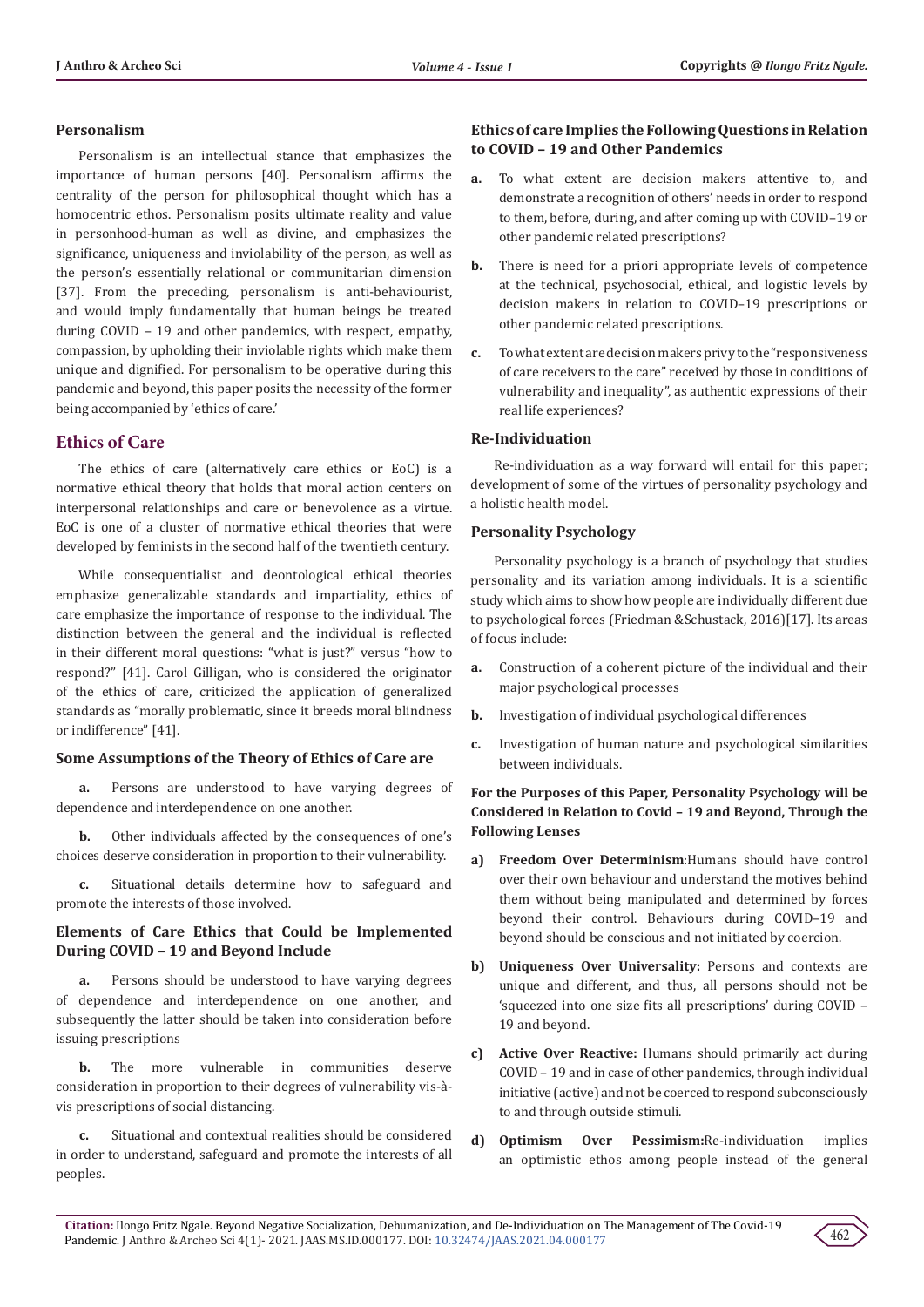atmosphere of pessimism which currently reigns during COVID – 19.

#### **Holistic Medicine**

Holistic medicine is the art and science of healing that addresses the whole person – body, mind, and spirit. The practice of holistic medicine integrates conventional and alternative therapies to prevent and treat disease, and most importantly, to promote optimal health. The holistic approach to medicine and health care emphasizes the integrity of each person's physical, mental, and spiritual being, the psychosocial context of health and illness, the importance of health promotion, a respectful partnership between physician and patient, and the actual or potential utility of techniques derived from a variety of healing traditions. It represents a recent attempt to enlarge and humanize the perspective and practice of modern biomedicine. It is presumed that positive socialization, re-humanization, and re-individuation will enable people to 'rediscover their voices,' that is, personal and collective empowering transformation, through self-recollection beyond behaviourist conditioning and programming based on the statistical law of averages.

## **In Other Words, the Management of COVID – 19 and Other Pandemics Will Lead to Positive Psychosocial Outcomes Through the Following Equally Positive Attitudes**

- **a) Respect:**Realizing that everyone matters, everyone matters equally,people should be informed as exhaustively as possible, and be given the chance to express their views on matters that affect them, while their personal choices about care and treatment should also be respected.
- **b) Fairness:**Realizing that everyone matters equally, and all people should been given a hypothetically equal chance of benefiting from all necessary resources.
- **c) Working Together:**Operating through the spirit of mutual support of peoples, with each taking responsibility for his/ her own behaviour, and being willing to share information appropriately.
- **d) Reciprocity:**There should be effective and efficient support of those who take on increased burdens during these times of COVID – 19 and beyond.
- **e) Keeping Things in Proportion:**Information communicated must be proportionate to the risks (avoiding infobesity), and restrictions on rights must be proportionate to realistic goals.
- **f) Flexibility:**Plans to manage COVID 19 and other pandemics must be adaptable to changing circumstances.
- **g) Open and Transparent Decision-Making:**Good decisions will be those that will be as inclusive, transparent and reasonable as possible, that is, they will be rational, evidence-based, and the result of a reasonable process which is practical based on context and circumstances.

## **Conclusion**

This paper posits that invaluableness of life has been violated from triple perspectives during COVID – 19 through; negative socialization, dehumanization, and de-individuation. The latter have led to the following psychosocial impacts; stasis, tunnel vision, cognitive distortions, and harsh superego. The suggested way forward for the effective management of the COVID – 19 pandemic has triple axes which include; transcending the behaviorist ethos, positive socialization, a re-humanizing perspective, individuation, and holistic medicine.

#### **References**

- 1. Burgess S, Sievertsen H(2020) School's skills and learning the impact of COVID-19 on Education.
- 2. [Lee J \(2020\) Mental health effects of school closures during COVID-19.](https://pubmed.ncbi.nlm.nih.gov/32302537/) [Reflections 4\(6\): 421.](https://pubmed.ncbi.nlm.nih.gov/32302537/)
- 3. WilsonD(2020)Mental health, Strategies for Leaders to Support Campus Well-Being, Washington DC: American Council on Education.
- 4. Allport G (1985) The Historical Background of Social Psychology in G Lindzey and E Aronson. The Handbook of Social Psychology, McGraw Hill, New York.
- 5. [Sewell W \(1989\) Some reflections on the golden age of interdisciplinary](https://www.researchgate.net/publication/234838349_Some_Reflections_on_the_Golden_Age_of_Interdisciplinary_Social_Psychology) [social psychology. Annual Review of Sociology 15\(2\):1-17.](https://www.researchgate.net/publication/234838349_Some_Reflections_on_the_Golden_Age_of_Interdisciplinary_Social_Psychology)
- 6. American Psychological Association (2013)Glossary of psychological terms ApaorgRetrieved: 08-13.
- 7. BowlbyJ(1999)Attachment and Loss. Vol 12nd Ed. Basic Books13-23.
- 8. Araiba S (2019) Current diversification of behaviourism. Perspectives on Behaviour Science 43(1): 157-175.
- 9. [Ostriker A \(1982\) The Thieves of Language: Women Poets and](https://www.jstor.org/stable/3173482?seq=1) [Revisionist Mythmaking. Signs 8\(1\): 68-90.](https://www.jstor.org/stable/3173482?seq=1)
- 10. Macionis J (2013). Sociology. Boston: Pearson.
- 11. CromdalJ(2006)Socializationin KBrown (ed) Encyclopedia of language and linguistics. North-Hollan Elsevier462–66.
- 12. [Staats A \(2012\) The Marvelous Learning Animal What Makes Human](https://psycnet.apa.org/record/2012-16324-000) [Behaviour Unique. Prometheus.](https://psycnet.apa.org/record/2012-16324-000)
- 13. Definition of Tunnel vision MedicineNet.
- 14. [Strasburger H, Rentschler Ingo, Jüttner M \(2011\) Peripheral vision and](https://pubmed.ncbi.nlm.nih.gov/22207654/) [pattern recognition A review. Journal of Vision 11\(5\): 13.](https://pubmed.ncbi.nlm.nih.gov/22207654/)
- 15. [Helmond H, Overbeek G, Brugman D, Gibbs J \(2015\) A Meta-Analysis](https://www.researchgate.net/publication/272382752_A_Meta-Analysis_On_Cognitive_Distortions_And_Externalizing_Problem_Behavior_Associations_Moderators_and_Treatment_Effectiveness) [on Cognitive Distortions and Externalizing Problem Behavior. Criminal](https://www.researchgate.net/publication/272382752_A_Meta-Analysis_On_Cognitive_Distortions_And_Externalizing_Problem_Behavior_Associations_Moderators_and_Treatment_Effectiveness) [Justice and Behavior 42\(3\): 245–262.](https://www.researchgate.net/publication/272382752_A_Meta-Analysis_On_Cognitive_Distortions_And_Externalizing_Problem_Behavior_Associations_Moderators_and_Treatment_Effectiveness)
- 16. Grohol J (2009)15 Common Cognitive DistortionsPsychCentral.
- 17. Burns D (1999)Feeling goodthe new mood therapy. New York Harper CollinsCare EthicsMaureen Sander-StaudtThe Internet Encyclopedia of Philosophy.
- 18. Freud S (1923) The Ego and the Id. W.W. Norton & Company 4-5.
- 19. Freud S (1999) The Standard Edition of the Complete Psychological Works of Sigmund FreudVolXIX James StracheyGenEd.
- 20. Meyers D (2007) Module 44 -The Psychoanalytic PerspectivePsychology (8th edn) Modules. Worth Publishers.
- 21. Carlson N (2010) Psychologythe Science of Behaviour United States of America Person Education. 453-454.